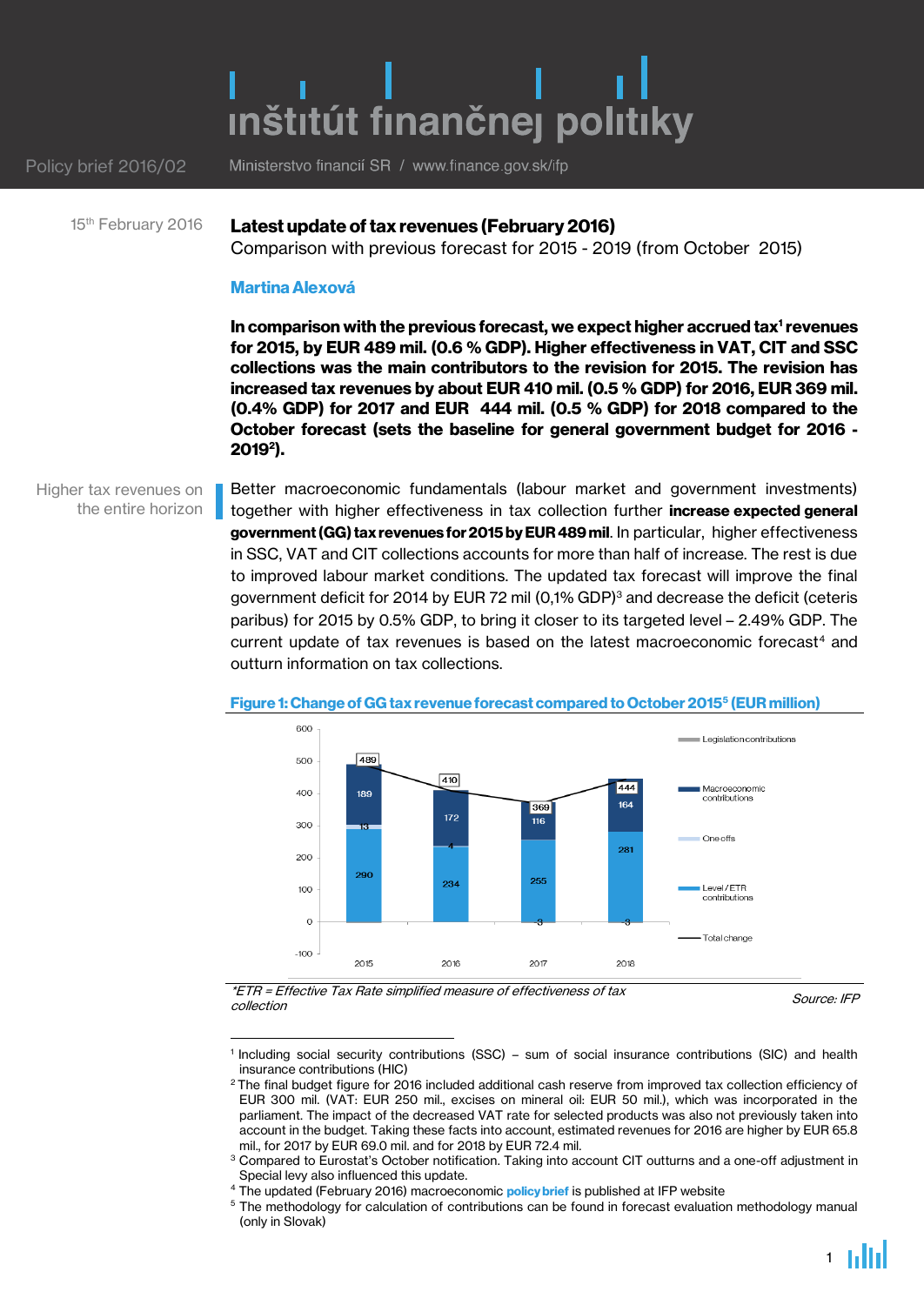Positive economic situation drives tax revenues

**The revised macroeconomic forecast increased tax revenues by EUR 189 mil. (0.2% GDP) for 2015 and by EUR 172 mil. (0.2% GDP) for 2016.** The main macroeconomic indicators with positive influences on forecast tax revenues are ongoing improvement on the labour market and higher government investments from drawing down of euro funds. Higher profitability $6$  of companies further increased tax revenues in 2015. Developments in better wages and employment (Figure 2) as well as investments in the car manufacturing sector<sup>7</sup> will produce higher tax revenues in 2016-2019. The positive effect of these investments is expected to materialize when actual production begins (Box 1).

#### **BOX 1: Preliminary impact of Jaguar Land Rover (JLR) investment on tax revenues**

The JLR investment plan significantly influences the growth of the economy and employment from 2016. During the investment stage (until 2017) there will be a positive impact particularly in the construction sector. From 2018, when the car manufacturing is expected to start and up to 2019 when full operations are expected in JLR, the main impact will be on a car manufacturing sector. The cumulative expected impact of JLR investment by the end of 2019 is EUR 220 mil. (0.3% GDP).

Higher tax revenues (0.3% GDP) are also expected in the years after 2019. Tax revenues will be influenced by wages and employment growth and consequently by higher consumption by employees as well as by higher profits being made by JLR and its suppliers.

The extension of the suppliers' network and secondary impact on domestic demand are incorporated in estimated impact of the JLR investment on tax revenues. The estimation is based on macroeconomic fundamentals approved by Macroeconomic Committee (with the exception of 2020). The estimate does not assume that any tax reliefs will be paid to JLR or its suppliers.

**Estimated impact of the JLR investment on tax revenues for years 2016-2019 (EUR mil.)**

|                                                            | 2016 | 2017               | 2018  | 2019        |
|------------------------------------------------------------|------|--------------------|-------|-------------|
| Taxes on labour (PITde, SSC)                               | 6.6  | 18.6               | 56.5  | 107.6       |
| Taxes on capital (CIT, PITse, Withholding Tax)             | 5.4  | 13.3 <sub>13</sub> | 24.5  | 56.2        |
| Taxes on consumption (VAT, Excise Duties)                  | 36   | 137                | 29.0  | 56.6        |
| <b>Total</b>                                               | 15.6 | 45.6               | 110.0 | 220.4       |
| Note: preliminary estimated impact for 2020 - EUR 265 mil. |      |                    |       | Source: IFP |

| Table 1: Update of main macro indicators, February 2016 vs. September 2015 |      |                             |      |                                         |      |      |        |        |        |  |  |  |  |
|----------------------------------------------------------------------------|------|-----------------------------|------|-----------------------------------------|------|------|--------|--------|--------|--|--|--|--|
|                                                                            |      | growth in % (February 2016) |      | change compared to<br>September (in pp) |      |      |        |        |        |  |  |  |  |
|                                                                            | 2015 | 2016                        | 2017 | 2018                                    | 2019 | 2015 | 2016   | 2017   | 2018   |  |  |  |  |
| GDP, real                                                                  | 3.6  | 3.2                         | 3.6  | 4.1                                     | 4.6  | 0.4  | 0.1    | 0.0    | 0.5    |  |  |  |  |
| GDP, nominal<br>Final household consumption,                               | 3.2  | 3.3                         | 5.3  | 6.3                                     | 6.9  | 0.2  | $-0.8$ | $-0.2$ | 0.6    |  |  |  |  |
| real<br>Final household consumption,                                       | 2.3  | 3.2                         | 2.6  | 2.7                                     | 2.9  | 0.2  | 0.4    | $-0.1$ | $-0.1$ |  |  |  |  |
| nominal                                                                    | 2.1  | 3.3                         | 4.3  | 4.8                                     | 5.2  | 0.0  | $-0.3$ | $-0.2$ | 0.0    |  |  |  |  |
| Adjusted base for VAT                                                      | 5.0  | 0.9                         | 3.5  | 4.3                                     | 5.7  | 2.3  | $-1.0$ | $-1.1$ | $-0.3$ |  |  |  |  |
| Wage base                                                                  | 5.0  | 4.7                         | 5.4  | 5.9                                     | 6.1  | 0.6  | 0.6    | 0.1    | 0.3    |  |  |  |  |
| Stock of deposit                                                           | 6.9  | 6.7                         | 5.0  | 5.6                                     | 5.1  | 1.3  | 2.2    | $-0.4$ | 0.7    |  |  |  |  |

 $6$  The cumulative annual growth of profitability in 3rd quarter 2015 is 16.7%

1

 $7$  The construction of JLR factory, a new facility for VW and production of a new model of PSA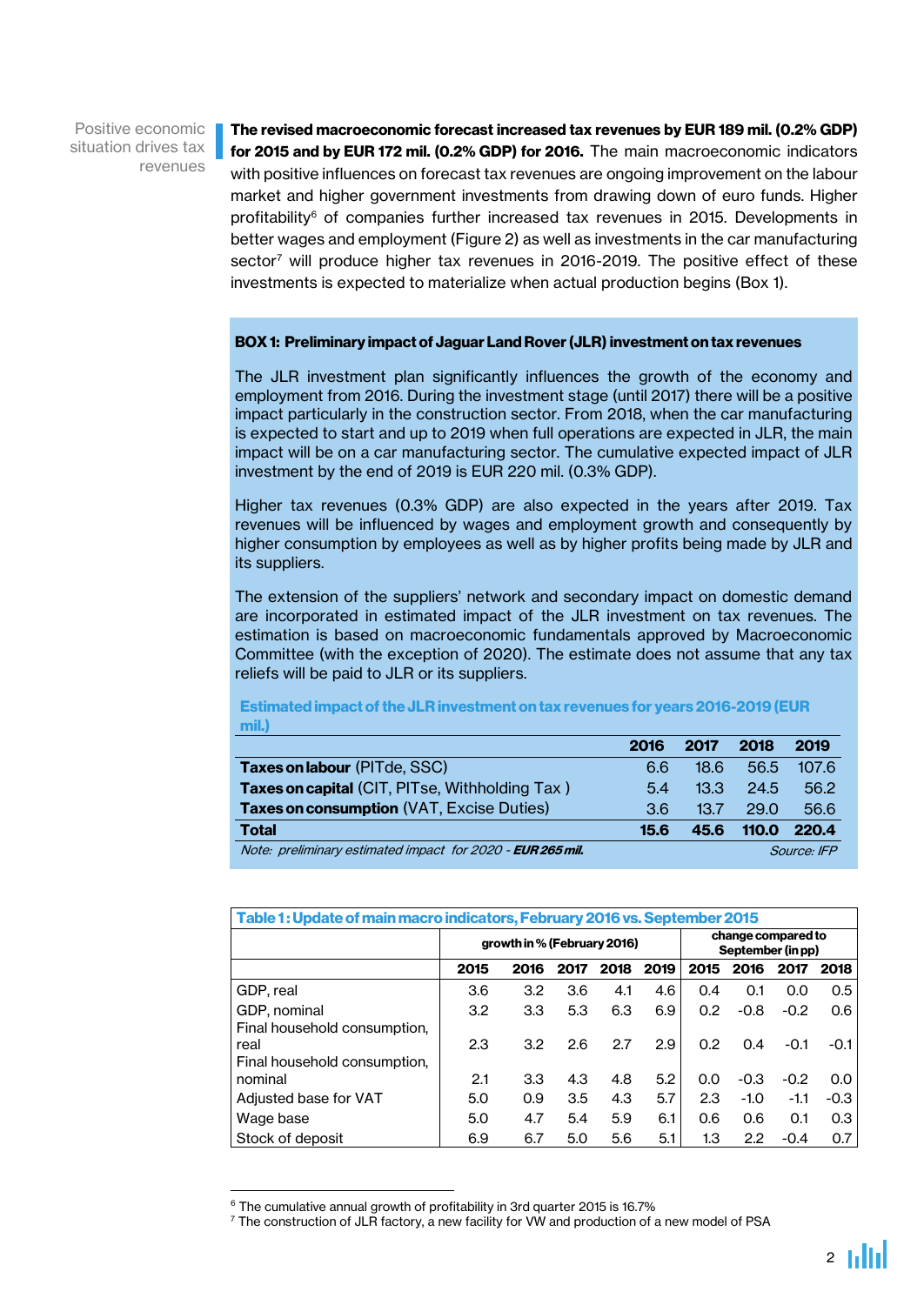

### **Figure 2: Macroeconomic impact on tax revenue forecast<sup>8</sup> (EUR mil.)**

Ongoing improvement of tax collection

**Further improvement in tax collections 9 increases expected tax revenues in 2015 by EUR 290 mil. (0.4 % GDP, Figure 3).** Higher collections of SSC and personal income tax from dependent activity (PIT) are behind this increase. Based on the growth of both SSC and PIT in the current year we revised our expected yield for the whole forecasted horizon. Based on the continuing growth in effectiveness of mineral oil tax collection (since 2012) we assumed the stable ETR across the whole forecast period. Profitability growth was significantly higher than forecast for CIT in the macro base<sup>10</sup> which resulted in further increase of CIT revenue. In part, higher VAT collection was due to increased drawing down of euro funds at the end of 2015. For the following years we expect stable drawing down of euro funds at the 2014 level (with the exception of transportation activity). VAT revenues are adjusted for this "increased euro funds" effect across the whole forecast period. Due to this adjustment, higher VAT tax collections are expected in 2016-2019.



#### **Figure 3: Impact of ETR on the tax revenue forecast ( EUR mil.)**

Source: IFP

Source: IFP

<sup>1</sup> <sup>8</sup> Taxes are categorized according to the degree of influence of the macroeconomic aggregate on the each tax. ED = excise duty, PITse = PIT business activity, PITe = PIT dependent activity, ED MO = excise duty on mineral oil, SSC = social security contributions

 $9$  The effectiveness of tax collection is measured by effective tax rate ("ETR")

<sup>&</sup>lt;sup>10</sup> GDP – employees' compensations provides a good proxy for companies' profitability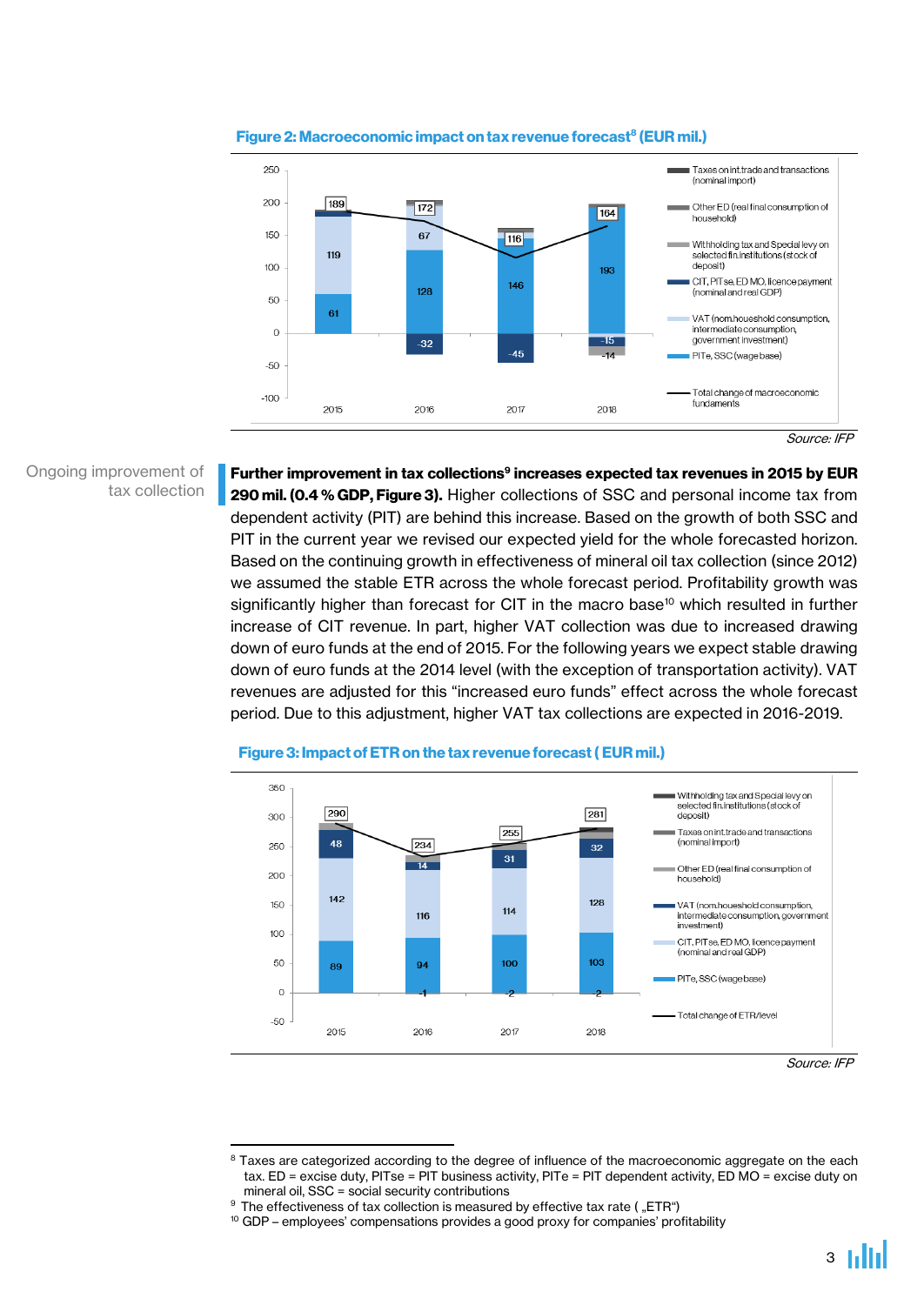#### **No legislative changes with an impact on tax revenues have been adopted.**

#### Continuing positive development in CIT

**For CIT we are experiencing ongoing positive growth since February 2014**. Based on the final settlement the accrued CIT revenue for 2014 is EUR 2 047 mil.<sup>11</sup> which is EUR 27 mil. higher than we expected in October 2015. **CIT revenues are also increased in 2015 as a result of higher profitability growth.** Based on recorded profitability in the third quarter<sup>12</sup> we expect profits of Slovak companies to increase by 7.9% in 2015. This is **twice asmuch as we expected in October**. Investment incentives delivered through tax reliefs complicate the CIT forecast (Box 2).

#### Higher VAT revenues as a result of massive investments of GG

Higher economic activity connected with the drawing down of euro funds in the third quarter significantly raised VAT revenues. The VAT effective tax rate (ETR) reached a 6-year high. We **increased accruedVAT revenues by EUR 180 mil. (0.23% GDP) in 2015**. For following years we adjusted VAT revenues to take into account increased tax collection in 2015 (due to increased utilization of euro funds in 2015). Several legislative changes coming into effect in 2016, mainly the reduced rate for selected groceries, create a negative risk on VAT revenue forecast. Against this, the introduction of a reverse charge in construction<sup>13</sup> (with effect from 2016) may bring additional VAT revenues.

#### **Figure4: VAT effective tax rate (%)<sup>14</sup>**



Source: IFP

Wages and employment growth

 $\overline{a}$ 

Surprisingly high growth of **SSC continued in first three quarters of 2015.** Based on the available data the growth of SSC was much higher than the growth in the wage base in the last quarter of 2015 as well. At the moment we do not have complete data to analyse this discrepancy<sup>15</sup>. For following years, in accordance with economic theory, we expect approximately equal growth in contributions and the wage base.

<sup>11</sup> Revenues are adjusted for adopted legislative changes which influence benchmarked years (eg. decrease of CIT rate from 23% to 22%, introduction of minimum CIT)

<sup>&</sup>lt;sup>12</sup> Cumulative annual growth of 16.7%, after adjustment for one off adjustments not subject to CIT the growth is only "10.0%"

<sup>&</sup>lt;sup>13</sup> The reverse charge transfers tax liability to purchaser. The aim is to avoid tax frauds at all stages of the supply chain, except for retail

<sup>&</sup>lt;sup>14</sup> The VAT effective tax rate is calculated as VAT revenues divided by the sum of final consumption by households, intermediate consumption by general government and gross fixed capital formation by general government. VAT revenues are based on VAT tax returns and are adjusted for legislative changes and other factors

 $15$  Only 40% of the growth of contributions and PIT in 2015 is explained by macro fundamentals, the rest seems to be due to higher effectiveness in tax collection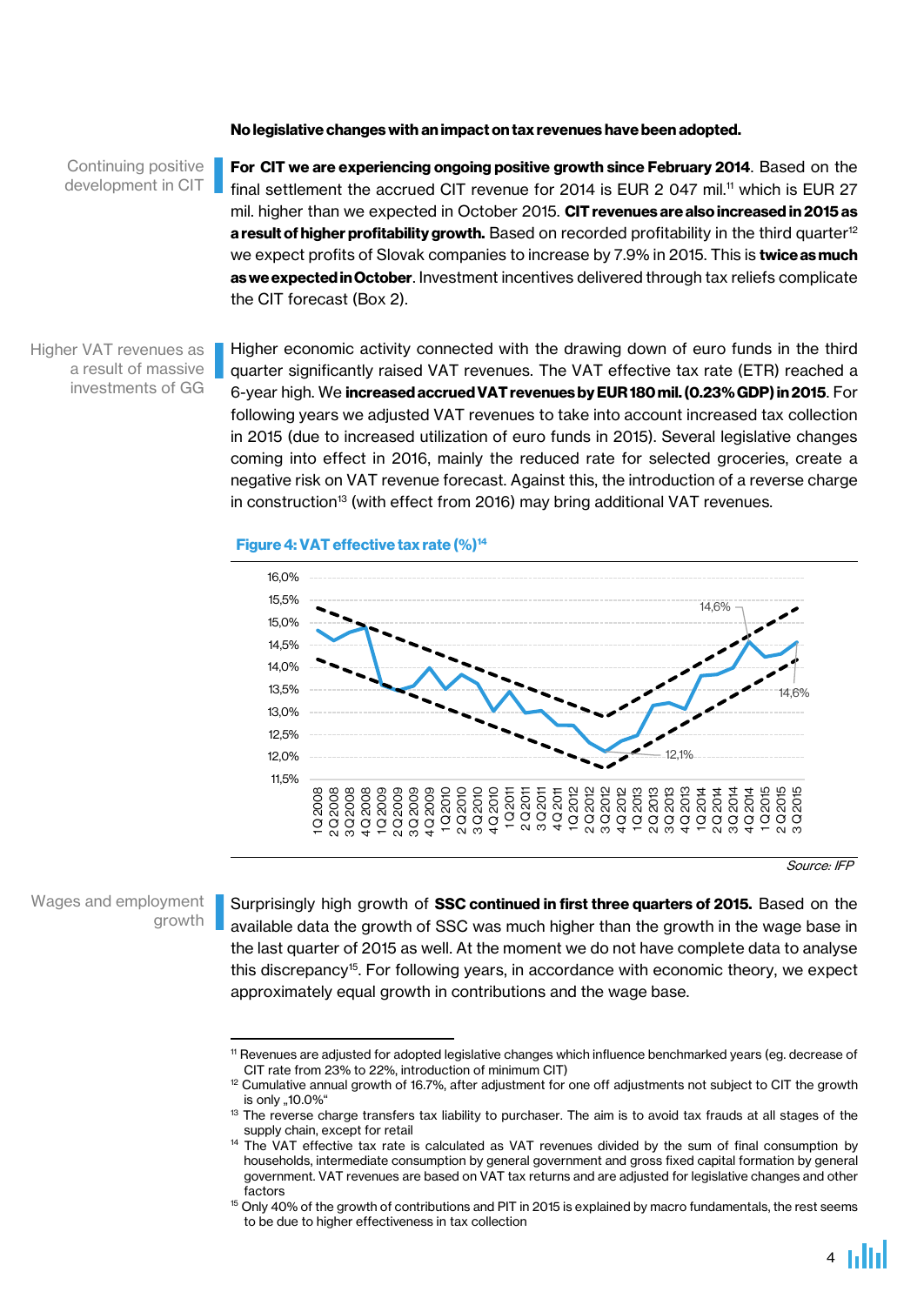

Stabilization of mineral oil revenues **Tax revenues from mineral oil are higher by EUR 13 mil. (0.02% GDP) than we expected in the October 2015 forecast**. Improved tax collection efficiency is accountable for two thirds of this increase. Based on the stable ETR development during 2012-2014 (confirmed by growth in 2015) we assumed a stable ETR in future years (Figure 7). **Forecast growth of other excise duties is in line with the latest forecast.**





## **BOX 2: Tax reliefs from 2006 to 2015**

1

Foreign literature<sup>16</sup> shows significant inverse correlation not only between FDI and the headline CIT rate but also between FDI and effective tax rate (which takes into account reliefs and subsidies). Therefore, governments make an extra effort to attract FDI through investment incentives.

These subsidies can be direct or they can take a form of a tax relief. The tax relief would decrease the tax liability of a company. From the public finance perspective, a tax relief is more attractive than a direct subsidy because a tax relief can be utilized only when a company earns a profit (which depends on the production or service

<sup>&</sup>lt;sup>16</sup> [De Mooij a Ederveen \(2003\)](http://www.cpb.nl/en/publication/taxation-and-foreign-direct-investment-synthesis-empirical-research-0) show that a 1 p.p. increase of statutory rate decreases FDI by 3.3% (and vice versa)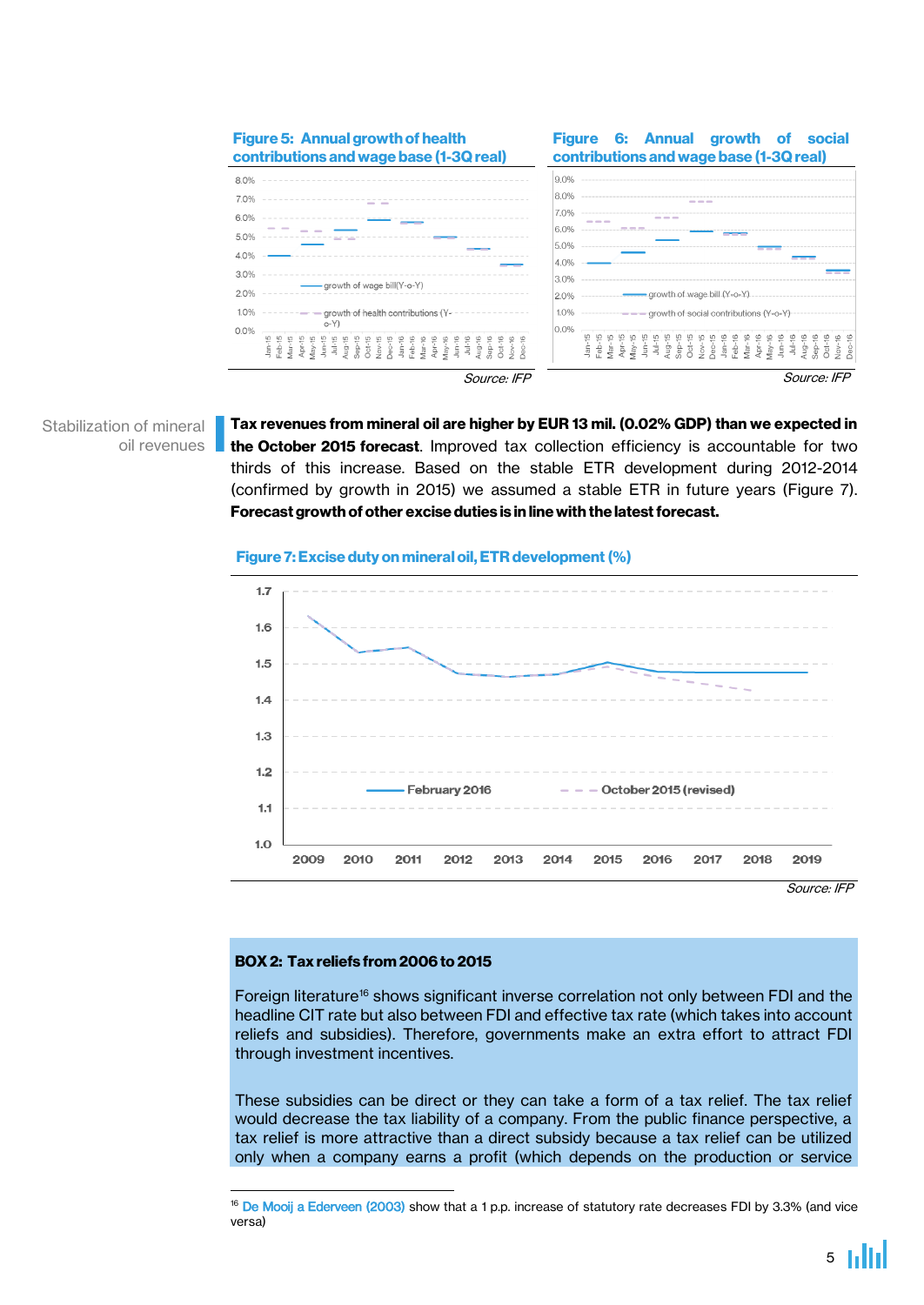supplied by a company, which generates various direct and indirect effects). In practice, companies usually do not fully utilize available tax reliefs (in comparison to direct subsidies). Tax returns data shows that companies **utilize on average 27% of approved tax reliefs**. In other words companies are able to spend every euro from direct subsidies, but, use only 27 cents of every Euro of available tax reliefs. **Already approved tax reliefs create a high uncertainty for CIT forecast.**

|                             | 2006    | 2007    | 2008    | 2009    | 2010    | 2011    | 2012    | 2013    | 2014    | 2015     |
|-----------------------------|---------|---------|---------|---------|---------|---------|---------|---------|---------|----------|
| <b>Approved tax reliefs</b> | 207     | 79      | 33      | 31      | 10      | 33      | 121     | 47      | 88      | 26       |
| Utilized tax reliefs*       | 140     | 139     | 55      | 30      | 31      | 26      | 39      | 42      | 47      | NA       |
|                             | 1. year | 2. vear | 3. vear | 4. year | 5. year | 6. year | 7. vear | 8. vear | 9. vear | 10. year |
| Average utilization**       | $0.8\%$ | 4.1%    | 4.0%    | 6.1%    | 4.1%    | 1,6%    | $1.6\%$ | 1.7%    | $1.0\%$ | 2.6%     |

#### **Approved and utilized tax reliefs 2006 to 2015 (EUR mil.)**

\* relief utilized in each particular year (approved a maximum 10 years previously). Various utilization possibilities, usually not in the first years after approval, the possibility to utilize relief for 10 years. Source: IFP, [MH SR](http://www.mhsr.sk/zoznam-podnikatelskych-subjektov--ktorym-bolo-schvalene-poskytnutie-regionalnej-pomoci-1/146712s) 

\*\* Average utilization since 2004 according to the lifespan of reliefs, cumulative total - 27,6%.

More information about approved investment subsidies, their utilization and structure are published at [web IFP](http://www.finance.gov.sk/Default.aspx?CatID=8911) (in Slovak).

Based on these facts IFP prepared its [own model](http://www.finance.gov.sk/Default.aspx?CatID=10142) for the evaluation of the investment proposals. Based on criteria such as cost effectiveness, decrease of regional differences and innovative potential, the model creates ratings that enable us to evaluate the added value of proposed investment for Slovakia. The model will be further updated and modified.

#### Taxes as % of GDP

**Tax revenues accountfor almost one/thirdof GDPin 2015** (29.3%) which is 1 p.p. more than in 2014 (Figure 8). In 2016-2019 we expect a slight decline in their share of GDP, due to higher GDP growth compared to the corresponding macro bases.

Major direct taxes from labour and capital and VAT grew faster than other taxes in 2015. Improvement in the labour market in 2015 was reflected in GDP growth, which in turn raised both SSC and PIT revenues. Ongoing improved administration effectiveness and especially massive government investment in 2015 significantly increased VAT collection. Unexpected growth in companies' profitability materialized in higher CIT revenues. For the forecast horizon we expect stable direct taxes relative to GDP, due to comparable GDP and wage base growth. Indirect taxes are slightly declining due to higher GDP growth relative to consumption.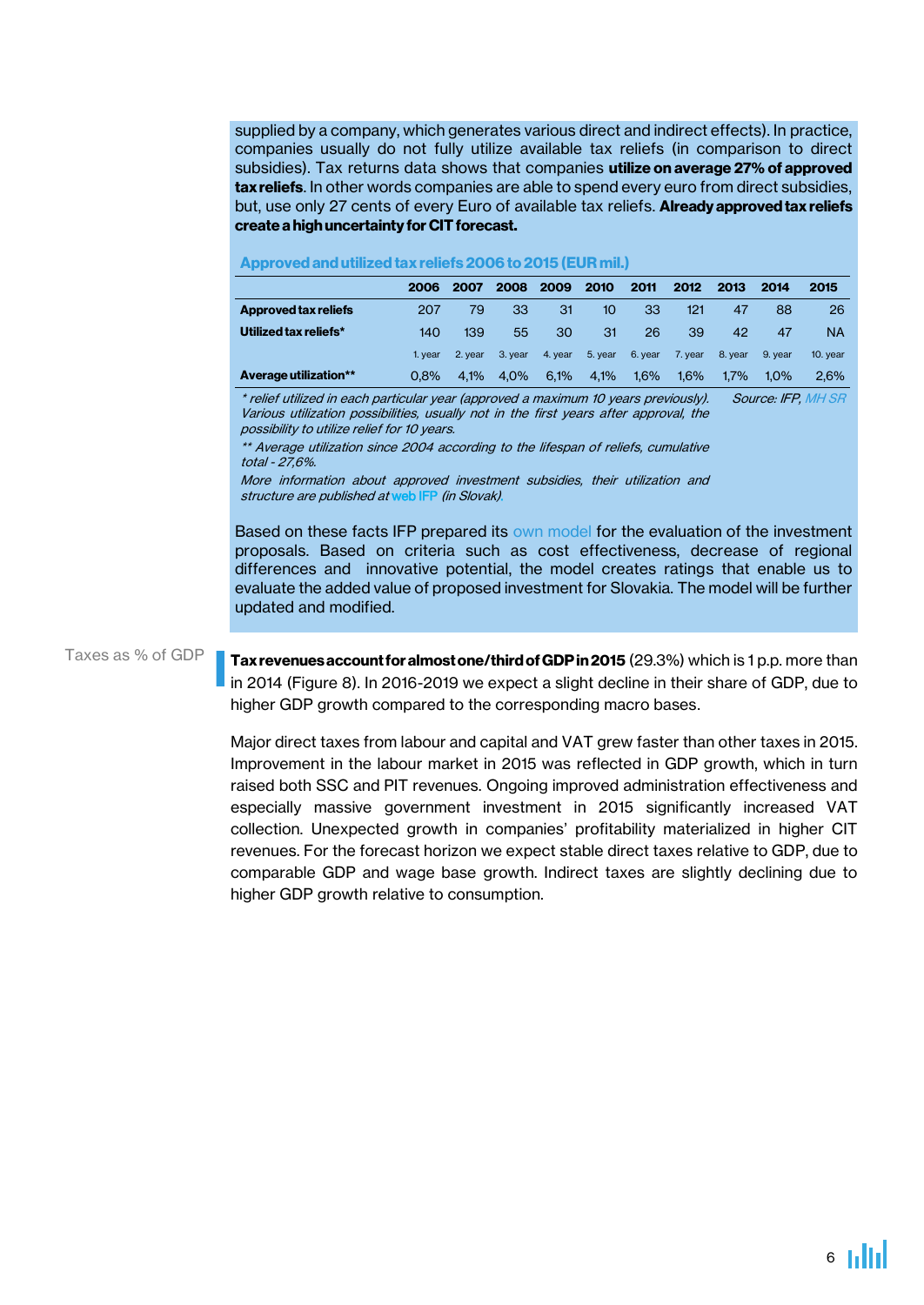

#### **Figure 8: Ratio of taxes to GDP**

1



The Ministry of Finance (MoF) prepares and publishes forecasts of tax and social contribution revenues in accordance with the constitutional Fiscal Responsibility Act. The forecast of tax and social contributions revenue was discussed at the meeting of **The Tax Revenue Forecast Committee on 11th February 2016.**The forecast was evaluated as **realistic** by every member of the Committee (NBS, KRRZ, Infostat, SlSP, Tatrabanka, UnicreditBank and ČSOB<sup>17</sup>).

> **More about tax forecast, including materials and relevant documents can be found on th[e IFP website i](http://www.finance.gov.sk/Default.aspx?CatID=44)n the section "Economic forecasts [tax forecast.](http://www.finance.gov.sk/Default.aspx?CatID=117)"**

**This document presents the views of its authors and of the Institute for Financial Policy which do not necessarily reflect the official views of the Ministry of Finance of the Slovak Republic. The analyses prepared by the Institute for Financial Policy (IFP) are published to stimulate and enhance professional and general discussion on various economic topics. Therefore, any quotations of this text should refer to the IFP (and not the MFSR) as to the author of these views.**

<sup>&</sup>lt;sup>17</sup> NBS=National Bank of Slovakia, KRRZ=Council for Budget Responsibility and Infostat are public organizations. SlSP, Tatrabanka, UnicreditBank and ČSOB are private banks.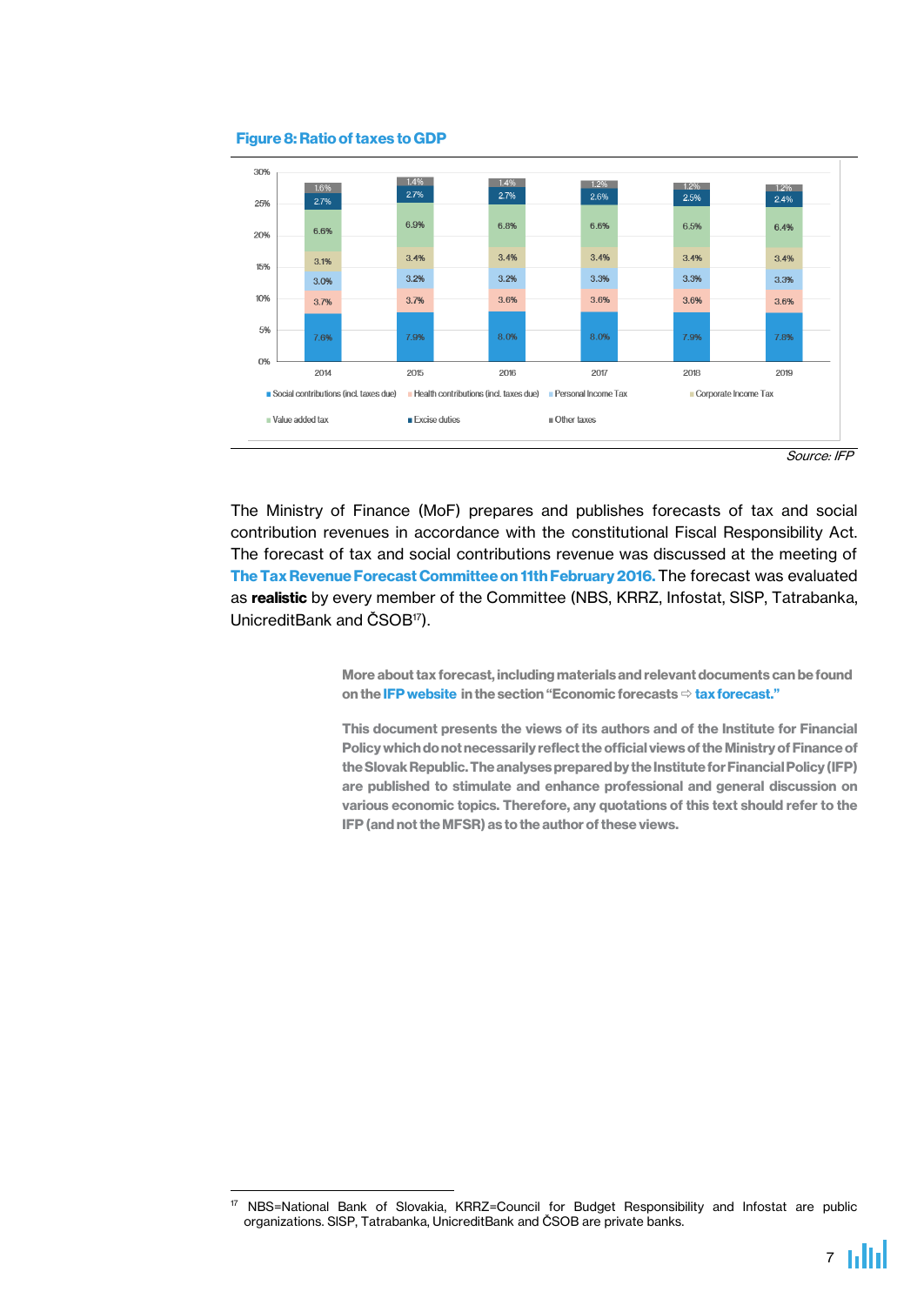| Table 2: Actual forecast and comparison with General Government budget for 2015-2017 and proposal for GG budget for 2016 - 2018 (October forecast) (EUR million, ESA2010) |          |                           |              |          |          |                |                      |         |                |         |          |           |                                     |          |          |                      |                |                |                |                      |          |          |          |                |
|---------------------------------------------------------------------------------------------------------------------------------------------------------------------------|----------|---------------------------|--------------|----------|----------|----------------|----------------------|---------|----------------|---------|----------|-----------|-------------------------------------|----------|----------|----------------------|----------------|----------------|----------------|----------------------|----------|----------|----------|----------------|
|                                                                                                                                                                           |          | (1) GG budget 2015 - 2017 |              |          |          |                | (2) October forecast |         |                |         |          |           | (3) Actual forecast (February 2016) |          |          | Difference (3) - (1) |                |                |                | Difference (3) - (2) |          |          |          |                |
| Indicator                                                                                                                                                                 | 2014     | 2015                      | 2016         | 2017     | 2014     | 2015           | 2016                 | 2017    | 2018           | 2014    | 2015     | 2016      | 2017                                | 2018     | 2019     | 2014                 | 2015           | 201            | 2017           | 201                  | 201<br>5 | 201<br>6 | 201<br>7 | 201<br>-8      |
| <b>Total GG revenues</b>                                                                                                                                                  | 12 4 6 9 | 12950                     | 13459        | 13890    | 12 808   | 13414          | 13817                | 14 3 30 | 15 018         | 12880   | 13798    | 14 0 64   | 14519                               | 15 2 3 9 | 16 133   | 410                  | 848            | 605            | 629            | 72                   | 384      | 247      | 189      | 221            |
| Tax on income, profit and capital assets                                                                                                                                  | 4560     | 4852                      | 5 1 0 0      | 5382     | 4796     | 5 1 5 7        | 5399                 | 5735    | 6090           | 4819    | 5 3 1 7  | 5518      | 5828                                | 6 2 1 1  | 6 6 6 2  | 259                  | 466            | 418            | 446            | 23                   | 161      | 119      | 94       | 121            |
| Personal Income Tax                                                                                                                                                       | 2 2 6 9  | 2 3 9 4                   | 2536         | 2685     | 2 2 7 8  | 2423           | 2555                 | 2 7 0 9 | 2886           | 2 2 8 0 | 2 4 7 1  | 2617      | 2776                                | 2 9 6 2  | 3 1 6 0  | 11                   | 77             | 80             | 91             |                      | 49       | 62       | 67       | 76             |
| Income from dependent activity                                                                                                                                            | 2 1 3 2  | 2 2 4 9                   | 2 3 8 5      | 2527     | 2 1 3 8  | 2 2 7 5        | 2 4 0 6              | 2 5 5 5 | 2726           | 2 1 3 8 | 2 3 2 0  | 2466      | 2620                                | 2799     | 2989     |                      | 71             | 82             | 93             |                      |          | 60       | 65       | 73             |
| Income from business and other self-employment activity                                                                                                                   | 137      | 145                       | 152          | 157      | 140      | 148            | 149                  | 154     | 160            | 142     | 152      | 150       | 156                                 | 163      | 171      |                      |                | $-1$           | $-2$           |                      |          |          |          | $\overline{3}$ |
| Corporate Income Tax                                                                                                                                                      | 2 1 2 0  | 2 3 1 2                   | 2407         | 2525     | 2 3 4 2  | 2575           | 2677                 | 2846    | 3 0 0 7        | 2 3 6 4 | 2 6 8 4  | 2726      | 2870                                | 3056     | 3 2 9 1  | 243                  | 372            | 319            | 345            | 21                   |          | 49       |          | 48             |
| Withholding tax                                                                                                                                                           | 171      | 146                       | 156          | 173      | 175      | 159            | 167                  | 180     | 197            | 175     | 162      | 175       | 182                                 | 194      | 211      |                      | 16             | 18             | q              |                      |          |          |          | $-4$           |
| Domestic taxes on goods and services                                                                                                                                      | 6931     | 7 1 4 2                   | 7393         | 7653     | 7036     | 7318           | 7470                 | 7748    | 8043           | 7036    | 7524     | 7587      | 7837                                | 8 1 4 3  | 8549     | 105                  | 382            | 194            | 184            |                      |          | 117      |          | 99             |
| Value added tax                                                                                                                                                           | 4917     | 5099                      | 5314         | 5546     | 5021     | 5 2 3 6        | 5358                 | 5 5 7 6 | 5835           | 5021    | 5416     | 5440      | 5617                                | 5863     | 6 2 0 0  | 104                  | 317            | 126            | 71             |                      |          | 83       |          | 28             |
| <b>Excise duties</b>                                                                                                                                                      | 2014     | 2043                      | 2079         | 2 1 0 7  | 2015     | 2082           | 2 1 1 3              | 2 1 7 2 | 2 2 0 8        | 2015    | 2 1 0 8  | 2 1 4 7   | 2 2 2 0                             | 2 2 7 9  | 2 3 4 9  |                      | 66             | 68             | 113            | 0                    | 26       | 34       |          | 71             |
| On mineral oil                                                                                                                                                            | 1067     | 1080                      | 1 1 0 4      | 1 1 2 6  | 1077     | 1 1 2 6        | 1 1 3 9              | 1 1 6 5 | 1 1 9 0        | 1077    | 1 1 3 9  | 1 1 5 7   | 1 1 9 7                             | 1 2 4 6  | 1 3 0 3  | 10                   | 59             | 53             | 70             |                      |          |          |          | 55             |
| On spirits                                                                                                                                                                | 202      | 206                       | 210          | 212      | 202      | 205            | 209                  | 213     | 217            | 202     | 205      | 210       | 214                                 | 218      | 222      | $-1$                 | $\Omega$       |                |                |                      |          |          |          |                |
| On beer                                                                                                                                                                   | 56       | 57                        | 58           | 59       | 55       | 56             | 57                   | 58      | 59             | 55      | 57       | 59        | 60                                  | 61       | 62       |                      | $\Omega$       |                | $\Omega$       |                      |          |          |          |                |
| On wine                                                                                                                                                                   |          | $\Delta$                  | $\mathbf{A}$ | 5        |          | 5              |                      |         | 5              |         |          | $\Lambda$ | $\Delta$                            | -5       |          |                      |                |                | $\Omega$       |                      |          |          |          | $\sqrt{ }$     |
| On tobacco                                                                                                                                                                | 643      | 654                       | 661          | 662      | 640      | 653            | 665                  | 692     | 698            | 640     | 665      | 680       | 707                                 | 712      | 718      | -3                   |                | 19             |                |                      |          |          |          | 14             |
| On electricity                                                                                                                                                            | 17       | 17                        | 17           | 18       | 14       | 13             | 13                   | 13      | 14             | 14      | 13       | 13        | 14                                  | 14       | 14       | $-3$                 |                |                |                |                      |          |          |          | $\sqrt{ }$     |
| On natural gas                                                                                                                                                            | 23       | 24                        | 24           | 24       | 22       | 24             | 24                   | 24      | 25             | 22      | 23       | 23        | 24                                  | 25       | 25       |                      |                |                | $\Omega$       |                      |          |          |          | $\sqrt{ }$     |
| On coa                                                                                                                                                                    |          |                           |              |          |          | $\Omega$       |                      |         | $\Omega$       |         | $\Omega$ | $\Omega$  | $\Omega$                            |          |          |                      |                |                |                |                      |          |          |          |                |
| <b>Taxes on international trade and transactions</b>                                                                                                                      | 29       | 30                        | 26           | 28       | 32       | 28             | 23                   | 25      | 27             | 32      | 29       | 23        | 24                                  | 26       | 27       |                      |                | -3             | -3             |                      |          |          |          | $-1$           |
| Local taxes (incl. Motor vehicle tax until 2015)                                                                                                                          | 652      | 675                       | 682          | 702      | 647      | 514            | 516                  | 537     | 561            | 647     | 525      | 522       | 538                                 | 556      | 577      | -5                   | $-150$         | $-160$         | $-164$         |                      | 10       |          |          | $-4$           |
| Other taxes                                                                                                                                                               | 297      | 251                       | 258          | 125      | 297      | 396            | 408                  | 286     | 298            | 346     | 403      | 414       | 291                                 | 304      | 318      | 49                   | 152            | 156            | 166            | 48                   |          |          |          |                |
| Social security funds (SSC)                                                                                                                                               | 8547     | 8673                      | 9064         | 9491     | 8539     | 8946           | 9 1 7 9              | 9653    | 10 17 1        | 8539    | 9051     | 9341      | 9834                                | 10 3 94  | 11007    | -8                   | 378            | 277            | 343            | $\Omega$             | 105      | 162      | 181      | 223            |
| Social contributions (incl. tax due)                                                                                                                                      | 5767     | 5965                      | 6225         | 6489     | 5761     | 6072           | 6324                 | 6625    | 6956           | 5761    | 6 1 6 5  | 6453      | 6767                                | 7 1 2 6  | 7520     | $-7$                 | 201            | 228            | 278            | $\Omega$             | 93       | 130      | 142      | 170            |
| Health contributions (incl. taxes due)                                                                                                                                    | 2780     | 2708                      | 2839         | 3002     | 2779     | 2874           | 2855                 | 3028    | 3 2 1 5        | 2779    | 2886     | 2888      | 3 0 6 6                             | 3 2 6 8  | 3487     | $-2$                 | 178            | 49             | 65             | 0                    | 12       | 32       | 39       | - 53           |
| <b>Total taxes and SSC revenues</b>                                                                                                                                       | 21 0 17  | 21 6 22                   | 22 5 23      | 23 3 8 1 | 21 3 4 7 | 22 3 60        | 22 9 95              | 23 983  | 25 190         | 21419   | 22 849   | 23 4 05   | 24 3 5 3                            | 25 634   | 27 139   |                      | 402 1227       | 882            | 971            | 72                   | 489      | 410      | 369      | 444            |
| Fines and penalties                                                                                                                                                       | 42       | 42                        | 42           | 42       | 49       | 35             | 35                   | 35      | 35             | 49      | 32       | 32        | 32                                  | 32       | 32       |                      | $-10$          | $-10$          | $-10$          | $\Omega$             | $-3$     | $-3$     | $-3$     | $-3$           |
| Total taxes and SSC revenues incl. fines and penalties                                                                                                                    | 21059    | 21 6 6 4                  | 22 5 65      | 23 4 23  | 21 3 96  | 22 3 95        | 23 0 30              | 24 018  | 25 2 25        | 21 4 68 | 22 881   | 23 4 37   | 24 3 8 5                            | 25 666   | 27 17 1  | 409                  | 1 2 1 7        | 872            | 961            | 72                   | 486      | 407      | 366      | 441            |
| % GDP                                                                                                                                                                     | 28.0     | 27.8                      | 27.5         | 27.0     | 28.4     | 28.9           | 28.4                 | 28.0    | 27.8           | 28.4    | 29.3     | 29.1      | 28.7                                | 28.5     | 28.2     | 0.5                  | 1.6            | 1.1            | 1.1            | 0.1                  | 0.6      | 0.5      | 0.4      | 0.5            |
|                                                                                                                                                                           |          |                           |              |          |          |                |                      |         |                |         |          |           |                                     |          |          |                      |                |                |                |                      |          |          |          |                |
| Central government (S1311)                                                                                                                                                | 9797     | 10 127                    | 10488        | 10883    | 10 137   | 10563          | 10789                | 11 240  | 11739          | 10 160  | 10915    | 10927     | 11 3 6 7                            | 11884    | 12 5 6 1 | 363                  | 788            | 439            | 484            | 23                   |          | 138      | 127      | 145            |
| State finance assets (S1311)                                                                                                                                              | 225      | 179                       | 187          | 55       | 225      | 182            | 190                  | 60      | 63             | 273     | 186      | 192       | 61                                  | 64       | 68       | 48                   | $\overline{7}$ | - 5            | 7              |                      |          |          |          | $\overline{1}$ |
| Local government (S1313) - municipalities                                                                                                                                 | 1803     | 1950                      | 2060         | 2 1 8 3  | 1798     | 1959           | 2088                 | 2 2 2 9 | 2 3 6 7        | 1798    | 1982     | 2 1 6 5   | 2 2 7 2                             | 2418     | 2573     | $-5$                 | 32             | 105            | 89             |                      |          | 77       | 43       | 51             |
| Local government (S1313) - higher territorial units                                                                                                                       | 573      | 623                       | 654          | 699      | 576      | 634            | 674                  | 725     | 774            | 576     | 639      | 704       | 743                                 | 798      | 855      |                      | 16             | 50             | 43             |                      |          | 30       |          | 24             |
| Radio and TV licence fee (S1311)                                                                                                                                          | 71       | 70                        | 69           | 69       | 71       | 75             | 75                   | 75      | 75             | 71      | 75       | 74        | 74                                  | 74       | 74       |                      | 5              | -5             | 5              |                      | $\Omega$ | $\Omega$ | $\Omega$ | $\Omega$       |
| Environmental fund (S1311)                                                                                                                                                |          |                           |              |          |          | $\overline{1}$ |                      |         | $\overline{1}$ |         |          |           |                                     |          |          |                      | $\Omega$       | $\Omega$       | $\Omega$       |                      | $\Omega$ | $\Omega$ | $\Omega$ | $\Omega$       |
| Expenditure on public purpose                                                                                                                                             | 51       | 54                        | 50           | 54       | 52       | 60             | 56                   | 59      | 64             | 52      | 57       | 55        | 58                                  | 62       | 67       |                      | 3              | $\overline{a}$ | 4              | $\Omega$             | $-3$     | $-1$     | $-2$     | $-2$           |
| of which persons                                                                                                                                                          | 22       | 23                        | 25           | 27       | 22       | 24             | 26                   | 29      | 31             | 22      | 24       | 27        | 29                                  | 32       | 35       |                      |                | $\overline{2}$ | 2              | $\Omega$             | $\Omega$ | $\Omega$ |          | $\overline{1}$ |
| of which corporates                                                                                                                                                       | 29       | 31                        | 25           | 26       | 30       | 36             | 30                   | 31      | 33             | 30      | 33       | 28        | 28                                  | 30       | 32       |                      | $\overline{2}$ | $\mathbf{3}$   | $\overline{2}$ | $\Omega$             | $-3$     | $-2$     | $-2$     | $-3$           |

#### Table 3: Difference between actual forecast and October 2015 forecast - contributions (ESA2010,EUR mil.)

|                                              | 2015                      | 2016 | 2017 | 2018 | 2015 | 2016                               | 2017  | 2018  | 2015     | 2016 | 2017 | 2018 | 2015 | 2016                             | 2017 | 2018 |  |  |
|----------------------------------------------|---------------------------|------|------|------|------|------------------------------------|-------|-------|----------|------|------|------|------|----------------------------------|------|------|--|--|
|                                              | Level / ETR contributions |      |      |      |      | <b>Macroeconomic contributions</b> |       |       | One offs |      |      |      |      | <b>Legislation contributions</b> |      |      |  |  |
| Personal Income Tax                          | 36                        | 36   | 38   | 36   |      | 26                                 | 29    | 40    |          |      |      |      |      |                                  |      |      |  |  |
| Corporate Income Tax                         | 106                       | 82   |      | 75   |      | $-33$                              | $-47$ | $-26$ |          |      |      |      |      |                                  |      |      |  |  |
| Withholding tax                              |                           |      |      |      |      |                                    |       | $-17$ |          |      |      |      |      |                                  |      |      |  |  |
| Value added tax                              | 48                        | 14   | 31   | 32   | 119  | 67                                 |       | כ-    |          |      |      |      |      |                                  |      |      |  |  |
| Excise duties                                |                           | 23   | 38   | 56   |      |                                    | 10    | 15    |          |      |      |      |      |                                  |      |      |  |  |
| On mineral oil                               |                           | 12   |      | 44   |      |                                    |       | . .   |          |      |      |      |      |                                  |      |      |  |  |
| On tobacco                                   |                           | 11   |      | 11   |      |                                    |       |       |          |      |      |      |      |                                  |      |      |  |  |
| Other taxes                                  |                           |      |      | -5   |      |                                    |       |       |          |      |      |      |      |                                  |      |      |  |  |
| Tax revenues                                 | 233                       | 173  | 189  | 211  | 141  | 70                                 |       | 11    | 13       |      |      |      | -3   |                                  |      |      |  |  |
| Social contributions (incl. taxes due)       | 60                        | 60   | 63   | 66   | 33   | 70                                 | 79    | 105   |          |      |      |      |      |                                  |      |      |  |  |
| Health contributions (incl. taxes due)       |                           |      |      |      | 16   | 32                                 | 36    | 48    |          |      |      |      |      |                                  |      |      |  |  |
| Social security funds                        | 56                        | 61   | 65   | 70   | 48   | 102                                | 115   | 153   |          |      |      |      |      |                                  |      |      |  |  |
| Total tax revenues and social security funds | 290                       | 234  | 255  | 281  | 189  | 172                                | 116   | 164   | 13       |      |      |      |      |                                  |      |      |  |  |